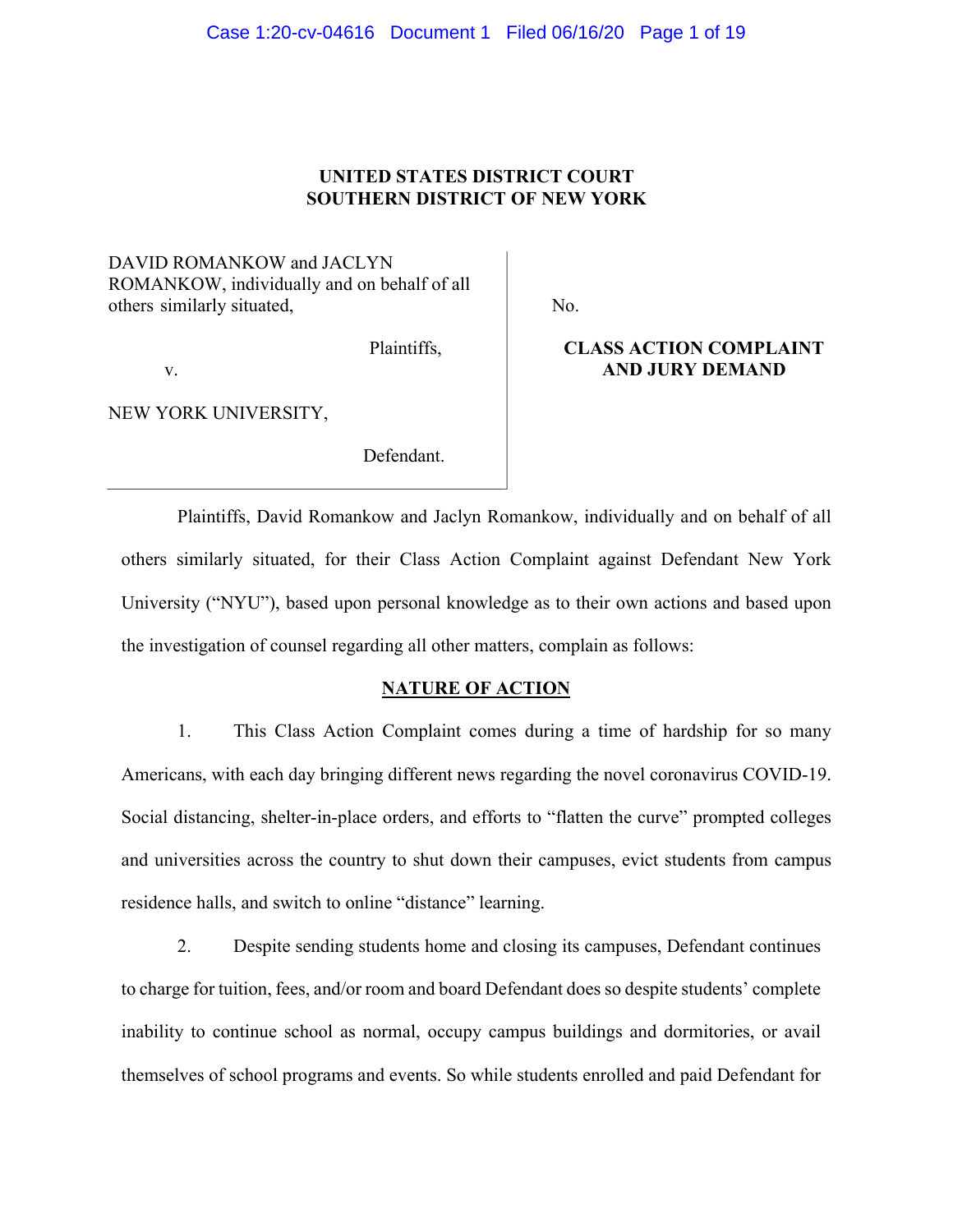### Case 1:20-cv-04616 Document 1 Filed 06/16/20 Page 2 of 19

a comprehensive academic experience, Defendant instead offers Plaintiffs and the Class Members something far less: a limited online experience presented by Google or Zoom, void of face-to-face faculty and peer interaction, separated from program resources, and barred from facilities vital to study. Plaintiffs and the Class Members did not bargain for such an experience.

3. While some colleges and universities have promised appropriate and/or proportional refunds, Defendant excludes itself from such other institutions treating students fairly, equitably, and as required by the law. And for some students and families, Defendant does so based on outdated financial aid equations and collections, without taking into account disruptions to family income, a particular concern now where layoffs and furloughs are at record levels.

4. As a result, Defendant's actions have financially damaged Plaintiffs and the Class Members. Plaintiffs bring this action because Plaintiffs and the Class Members did not receive the full-value of the services paid and did not receive the benefits of in-person instruction. They have also lost the benefit of their bargain and/or suffered out-of-pocket loss, and are entitled to recover compensatory damages, trebling where permitted, and attorney's fees and costs.

#### **JURISDICTION AND VENUE**

5. This Court has jurisdiction over the subject matter presented by this Complaint because it is a class action arising under the Class Action Fairness Act of 2005 ("CAFA"), Pub. L. No. 109-2, 119 Stat. 4 (2005), which explicitly provides for the original jurisdiction of the Federal Courts of any class action in which any member of the Class is a citizen of a State different from any Defendant, and in which the matter in controversy exceeds in the aggregate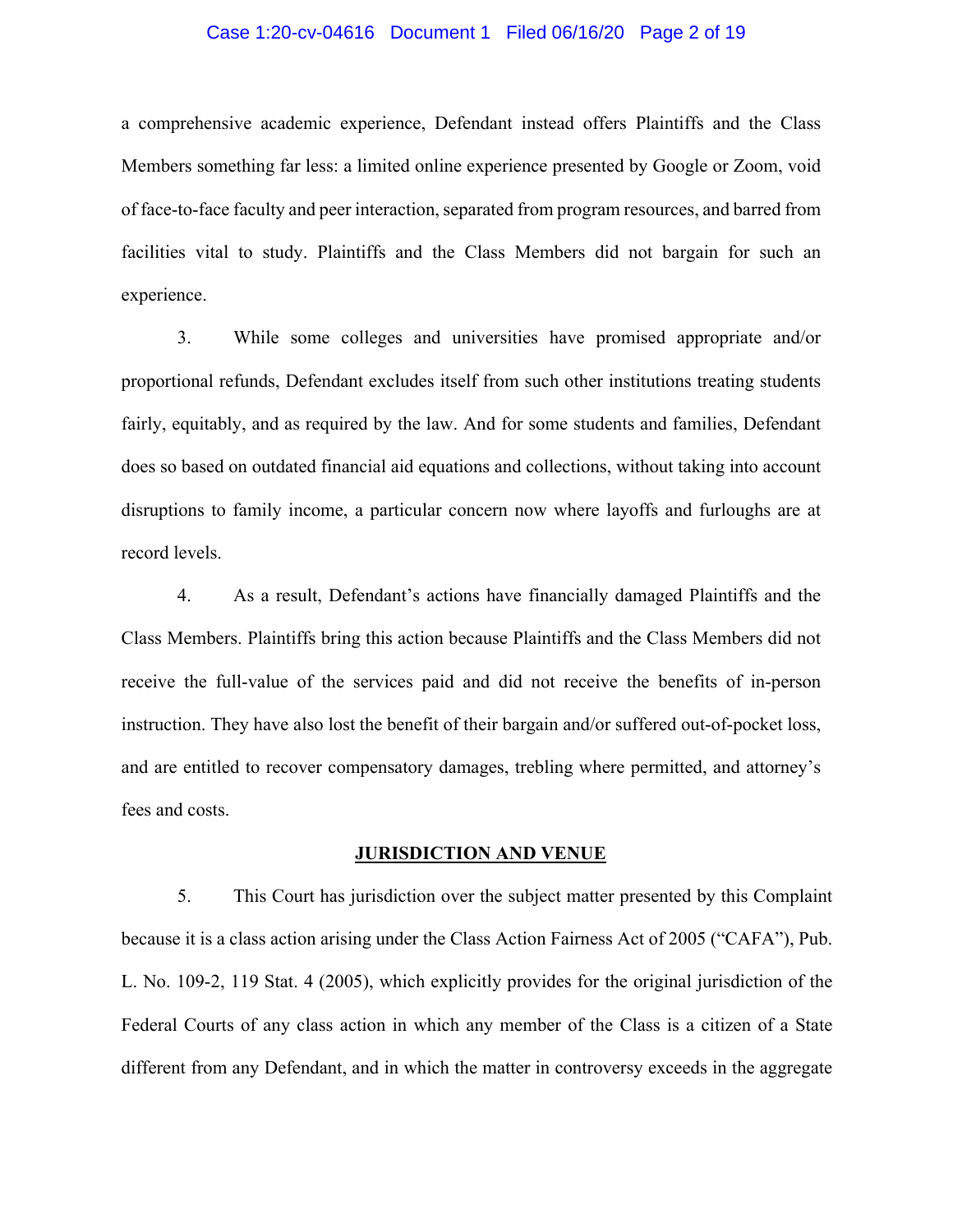### Case 1:20-cv-04616 Document 1 Filed 06/16/20 Page 3 of 19

sum of \$5,000,000.00, exclusive of interest and costs. Plaintiffs allege that the total claims of individual Class Members in this action are in excess of \$5,000,000.00 in the aggregate, exclusive of interest and costs, as required by 28 U.S.C. § 1332(d)(2) and (6). Therefore, diversity of citizenship exists under CAFA as required by 28 U.S.C. § 1332(d)(2)(A). Furthermore, Plaintiffs allege that more than two-thirds of all of the members of the proposed Class in the aggregate are citizens of a state other than New York, where this action is originally being filed, and that the total number of members of the proposed Class is greater than 100, pursuant to 28 U.S.C.  $\S 1332(d)(5)(B).<sup>1</sup>$ 

6. Venue is appropriate in this District because Defendant is located within the Southern District of New York. And on information and belief, events and transactions causing the claims herein, including Defendant's decision-making regarding its refund policy challenged in this lawsuit, has occurred within this judicial district.

#### **PARTIES**

7. Plaintiffs David Romankow and Jaclyn Romankow are residents and citizens of the State of New Jersey. Plaintiff Jaclyn Romankow was enrolled as a full-time undergraduate student for the Spring 2020 academic term at Defendant's NYU London program. Specifically, Jaclyn was enrolled in NYU's Tisch School of Arts London program, which is offered in collaboration with the Royal Academy of Dramatic Arts (RADA). Plaintiff David Romankow was responsible for and paid the tuition bill on behalf of his daughter, Jaclyn. Plaintiffs are in good financial standing with Defendant, having paid in whole or in combination tuition, fees and costs assessed and demanded by Defendant for the Spring 2020 term. Plaintiffs paid

<sup>&</sup>lt;sup>1</sup> About 33.3% of the students attending New York University come from within New York. https://www.collegefactual.com/colleges/new-york-university/student-life/diversity/.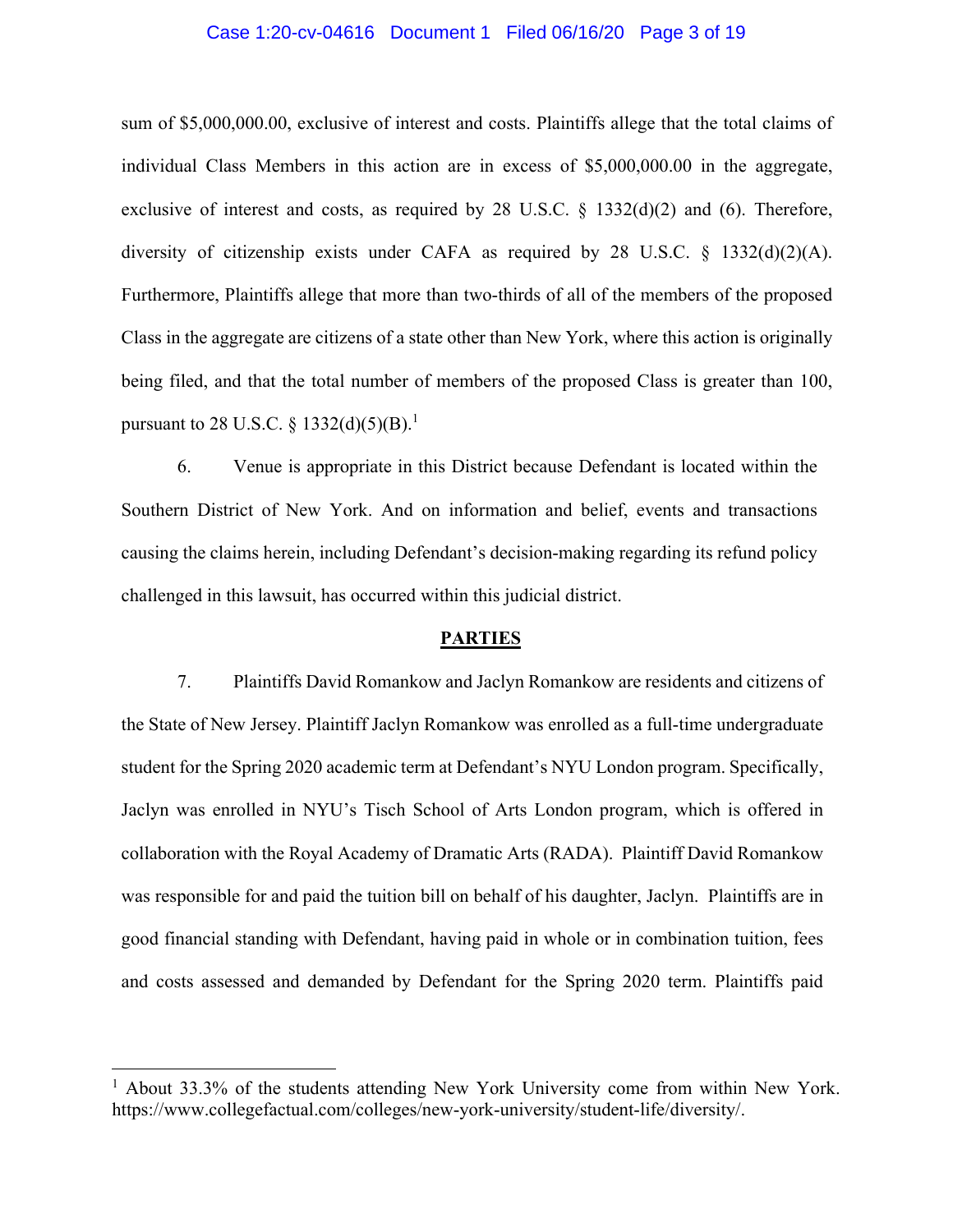### Case 1:20-cv-04616 Document 1 Filed 06/16/20 Page 4 of 19

Defendant for opportunities and services that Jaclyn will not receive, including on- campus education, facilities, services, and activities.

8. Jaclyn specifically enrolled at NYU's London program to obtain the full experience of overseas, live, in-person courses and direct interactions with instructors and students, facilitated by small class sizes.

9. Jaclyn began classes in London on February 3, 2020 and the intended last day of class was May 22, 2020.

10. Jaclyn participated in classes/events in London from February 3, 2020 to March 10, 2020. Because of the coronavirus concerns, during the week of March 13, Jaclyn was instructed by NYU to leave London. She returned to New Jersey on March 16, 2020.

11. Jaclyn then had a hiatus in classes from March 11 to March 20. During this time, everyone was returning home due to the corona outbreak, and professors at RADA were trying to figure out how to proceed. No RADA classes occurred during this time.

12. On March 23, RADA professors announced that the London abroad students would only be receiving online (teleconference) classes going forward.

13. With Defendant's campus closure and transition to an online-only educational experience, Jaclyn suffered a decreased quality of experience and education, and lost access to important university facilities and experiences that were bargained for by selecting in-person instruction.

14. Jaclyn found the transition to online learning to be disruptive and ineffective with no oversight or accountability to ensure the same quality of education as in-person instruction. For example:

• Jaclyn's "Shakespeare In Performance" class was intended to consist of 13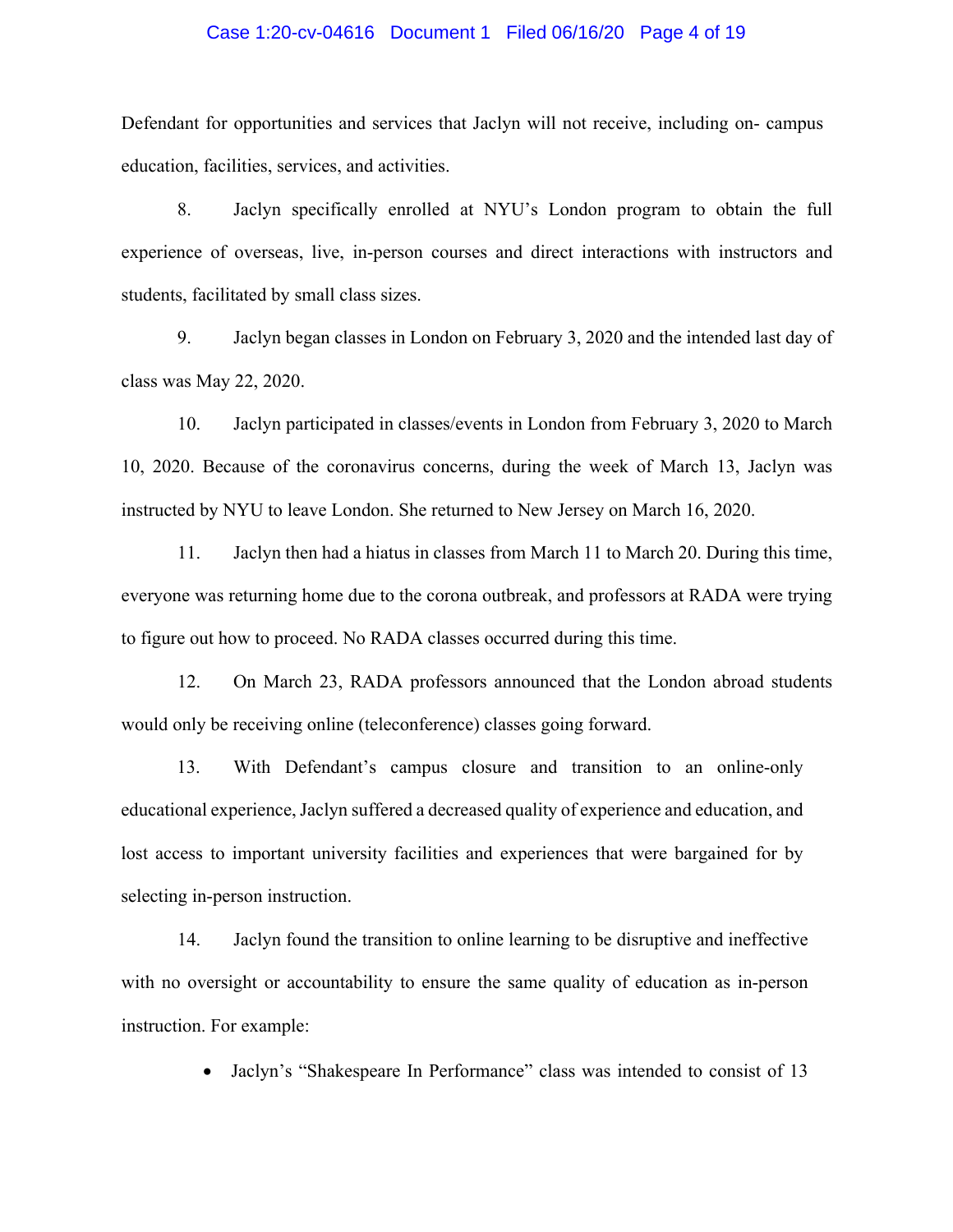sessions throughout the semester, each consisting of approximately 9 hours of in-class rehearsal time and culminating in a public on-stage performance in a RADA theater. Instead, this class consisted of 1 online rehearsal (5 hours), and 5 sessions (6 hours each) of video recording scene work between Jaclyn and her fellow classmates. There was no public performance, although they did make the final video available to the public.

- Jaclyn's "Shakespeare Our Contemporary" class was intended to consist of 10 sessions throughout the semester, each consisting of 1.5 hours to 3 hours of instruction. This class would culminate in a final performance by Jaclyn and her fellow classmates. Instead, this class was completely reconfigured, and consisted of the following: A. One online session with professors and students in attendance (2 hours); B. Each student created and submitted a 10 minute video analysis of a Shakespearean play; C. A final online recap class with professors and students in attendance (1 hour).
- Jaclyn's "Sonnets" class and "Speech Into Speeches" class were seriously degraded. For these classes in London, Jaclyn participated in 1.5 hour inperson sessions (twice a week) with professors and students. After returning to the United States, many of these sessions were reduced to 15-minute, oneon-one online sessions (once a week) between Jaclyn and a professor.
- As stated in the FACTS section below, the London Program promised that Jaclyn would receive stage combat training and a three-year certification from the British Academy of Stage and Screen Combat. Jaclyn began this training in London, but after returning to the United States, the training was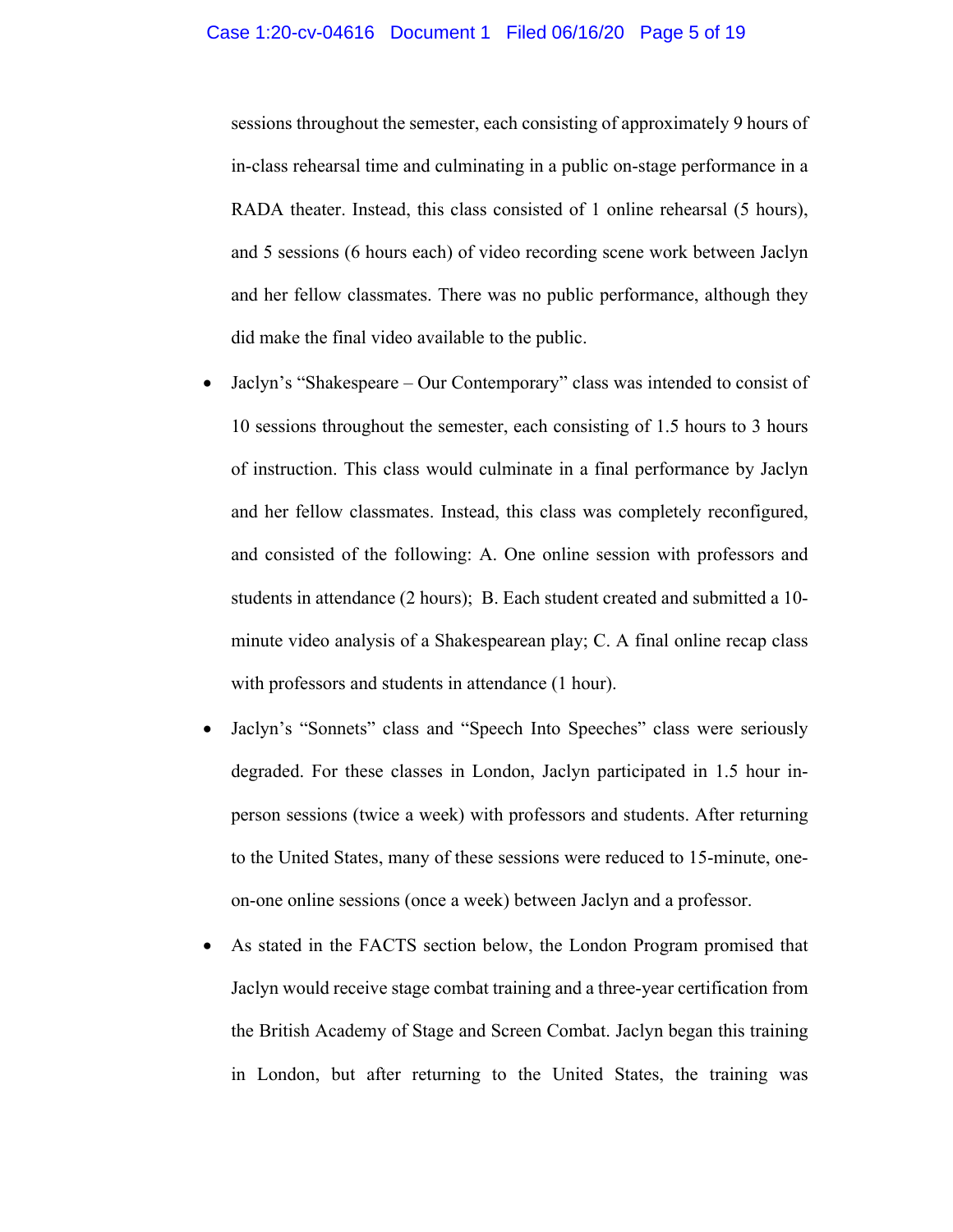### Case 1:20-cv-04616 Document 1 Filed 06/16/20 Page 6 of 19

discontinued and no certification was granted.

15. Jaclyn lost the use of important facilities for her studies, including study spaces, university libraries, lounges, the dining halls, and performing arts centers. Jaclyn also lost access to her peers, which was a significant component in choosing an in-person academic experience, particularly one with a focus on performing arts.

16. Defendant NYU is a private institute of higher education, with a principal place of business located at 70 Washington Square South, New York, New York 10012. Defendant provides Class Members with campus facilities, in-person classes, as well as a variety of other facilities for which Defendant charges Plaintiffs and the Class Members.

#### **FACTS**

### **A. Background**

17. Founded in 1831, NYU is among the largest private universities in the United States and has a current enrollment of approximately 50,000 students across a variety of undergraduate and graduate areas of study.

18. For the fiscal year ending August 31, 2019, NYU's endowment had an approximate value of \$4.3 billion. NYU also reported operating revenues and other support of approximately \$3.378 billion, which included \$1.91 billion in revenue from tuition and fees along with another \$341 million in student housing and dining.<sup>2</sup>

19. The value of NYU's Endowment has increased by approximately 7.7% per year over the past 15 years.<sup>3</sup>

2

https://www.nyu.edu/content/dam/nyu/facultyGovernance/documents/Fiscal%202019%20Operat ing.Capital%20Plan.pdf  $3$  Id.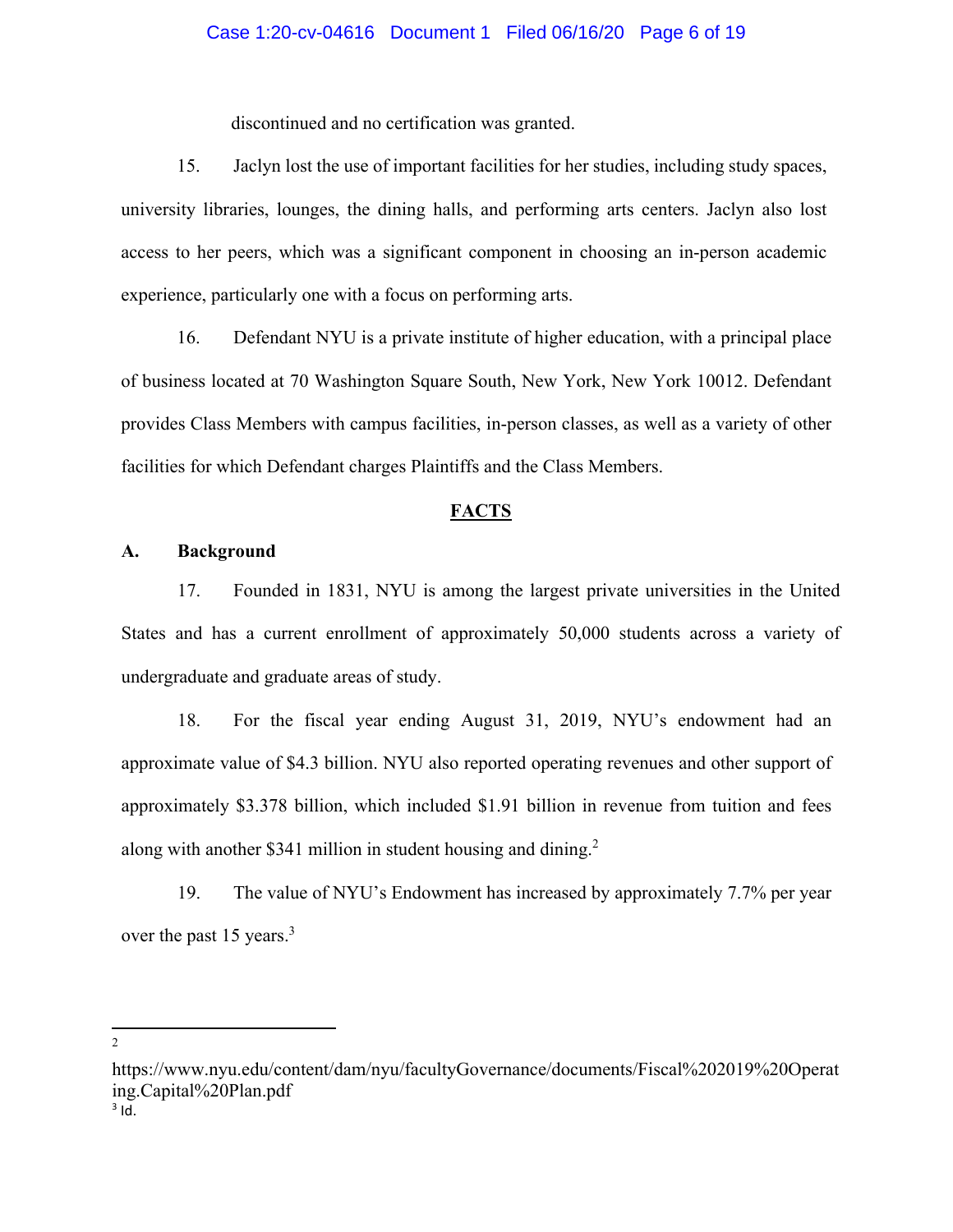### Case 1:20-cv-04616 Document 1 Filed 06/16/20 Page 7 of 19

20. While many schools nationwide offer and highlight remote learning capabilities as a primary component of their efforts to deliver educational value (*see*, *e.g.*, Western Governors University, Southern New Hampshire University, University of Phoenix-Arizona), Defendant is not such a school.

21. Rather, a significant focus of Defendant's efforts to obtain and recruit students pertains to the campus experience it offers along with face-to-face, personal interaction with skilled and renowned faculty and staff.

22. Spring Semester 2020 classes at NYU began on or about January 27, 2020. Final exams for the semester were scheduled to take place between May 13, 2020 and May 19, 2020.

23. Plaintiffs and Class members paid the cost of tuition for the spring semester 2020, as well as associated fees and costs.

24. Fees paid by or on behalf of NYU students vary based on program of study.

25. For instance, Plaintiffs paid a total of \$36,196.00 for Jaclyn's spring semester 2020.

26. On March 9, 2020, NYU, through a news release, announced that because of the global COVID-19 pandemic, all in-person classes would be suspended beginning March 11, 2020. The announcement informed students that beginning March 11, 2020, classes would instead be held remotely through online formats. Online classes were to continue through March  $27, 2020$ .<sup>4</sup>

27. On March 12, 2020, NYU informed students that "[w]e do not know when in-

<sup>4</sup> https://www.nyu.edu/about/leadership‐university‐administration/office‐of‐the‐ president/communications/important‐new‐coronavirus‐related‐measures‐and‐restrictions‐and‐possible‐future‐ steps.html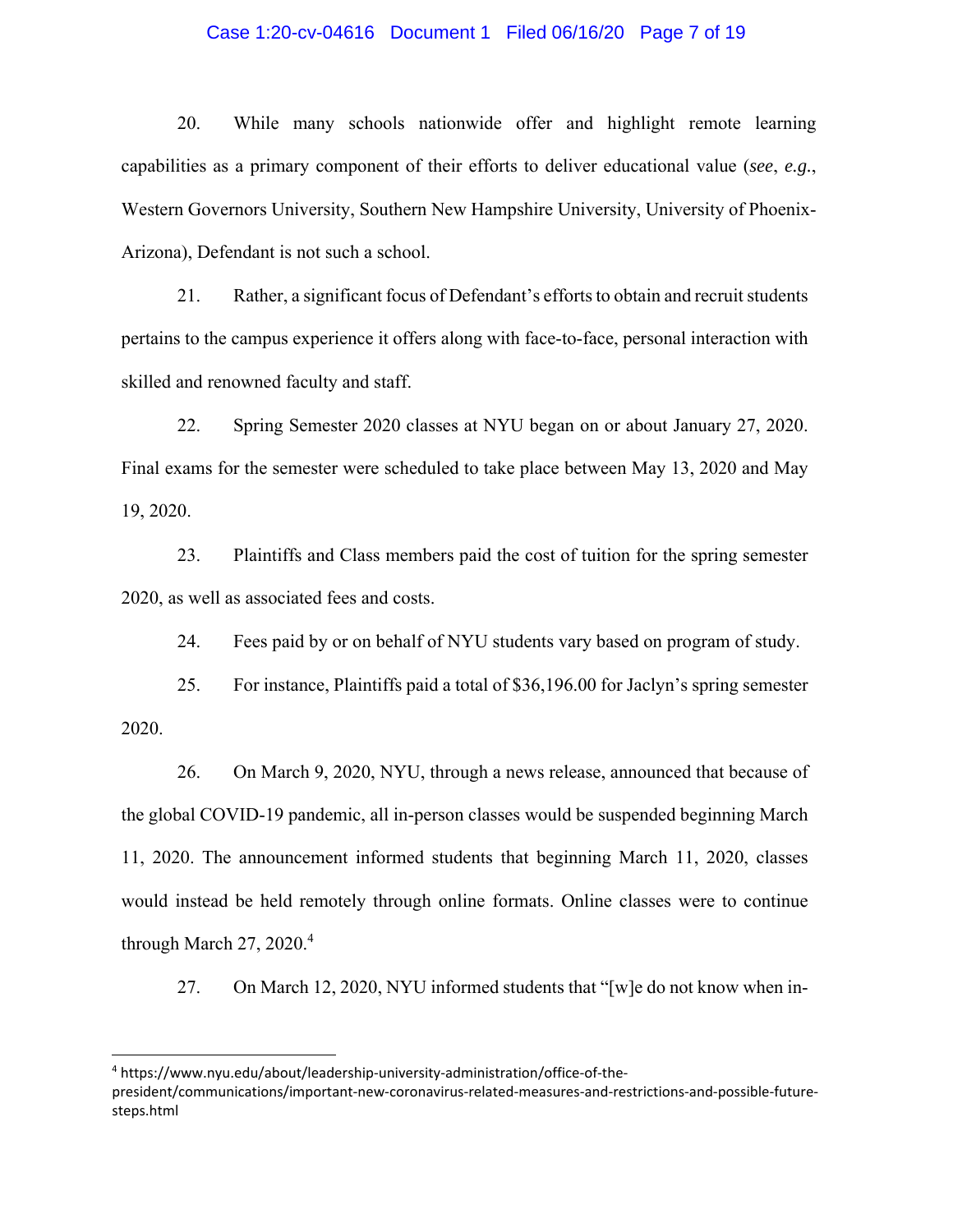### Case 1:20-cv-04616 Document 1 Filed 06/16/20 Page 8 of 19

person classes will resume," but stated that "none of us should contemplate recommencing in-person classes before April 19."5

28. On March 16, 2020, NYU announced that it would be closing residence halls and holding classes remotely through the end of the semester. Students were required to be out of the residence halls by March 22, but preferably within 48 hours. Students were directed home for the remainder of the semester.<sup>6</sup>

29. NYU has not held any in-person classes since March 10, 2020. Classes that have continued have only been offered in an online format, with no in-person instruction.

30. As a result of the closure of Defendant's facilities, Defendant has not delivered the educational services, facilities, access and/or opportunities that Plaintiffs and class members contracted and paid for. Plaintiffs and class members are therefore entitled to a refund of all tuition and fees for services, facilities, access and/or opportunities that Defendant has not provided. Even if Defendant claims it did not have a choice in cancelling in-person classes, it nevertheless has improperly retained funds for services it is not providing.

31. Plaintiffs and members of the Class did not choose to attend an online institution of higher learning, but instead chose to attend Defendant's institution and enroll on an in-person basis.

32. Defendant markets the NYU on-campus experience as a benefit of enrollment on NYU's website, including available "Arts, Culture, and Entertainment<sup>7</sup>", "Safety, Health,

<sup>&</sup>lt;sup>5</sup> https://www.nyu.edu/about/leadership-university-administration/office-of-the-president/communications/amessage‐from‐president‐andrew‐hamilton.html

<sup>6</sup> https://www.nyu.edu/about/leadership‐university‐administration/office‐of‐the‐ president/communications/update‐on‐covid‐19.html

<sup>7</sup> https://www.nyu.edu/life/arts‐culture‐and‐entertainment.html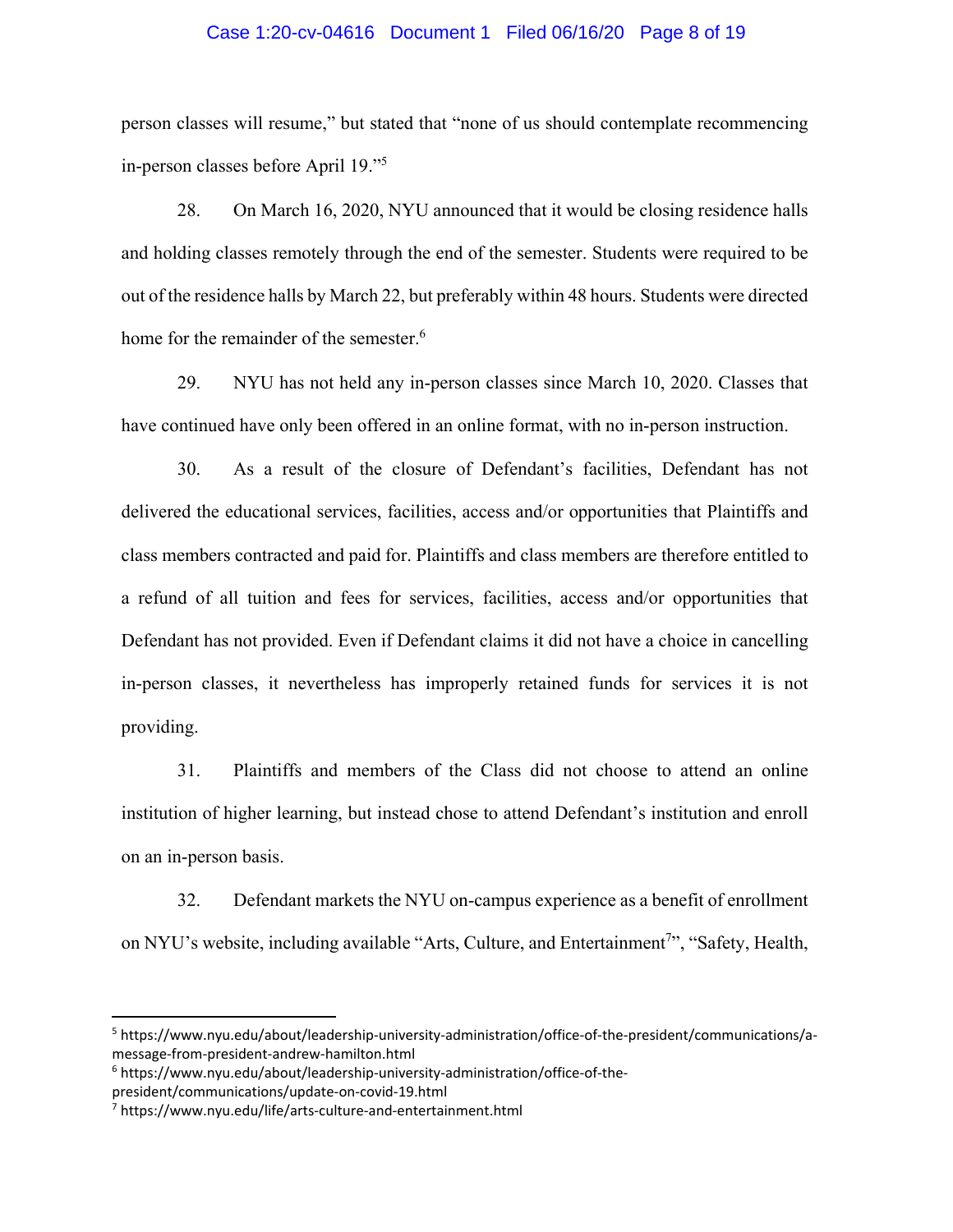# Case 1:20-cv-04616 Document 1 Filed 06/16/20 Page 9 of 19

and Wellness" benefits stemming from being in "the midst of New York City, NYU students are truly part of the tempo and excitement of Greenwich Village and beyond<sup>8</sup>", and myriad of other "Campus Resources<sup>9</sup>".

33. With regard to its London Program in general, Defendant touts the immersive

and cultural experience that its provides to students<sup>10</sup>:

- "You will come to London expecting to immerse yourself in its bustling and vibrant present-day life. But, to your excitement, you'll find that traces of the city's complex past appear on practically every corner. You will discover that two thousand years of history are sedimented into its built environment and collective memory."
- "Wherever possible, your time in the classroom is enhanced and extended by co-curricular activities, such as theatre visits and trips to galleries and places of architectural interest."
- "As a NYU London student, you automatically have access to the University of London's main library and become a member of the student union of University College London. This entitles you to join a wide array of clubs and associations, helping to extend your friendship circles beyond NYU."
- "Our Student Life team also offers a comprehensive program of activities and excursions so that you can attend London's football matches, musicals, comedy nights, and exhibitions and visit other regions and cities across the nation."
- 34. When discussing the dramatic arts program for which Jaclyn was enrolled,

NYU boasts that "You spend three days a week throughout the semester within the prestigious RADA facilities, whose halls have housed such notable alumni as Sir Anthony Hopkins, Ralph Fiennes, Alan Rickman, Mark Rylance, Maggie Gyllenhaal, Phoebe Fox, Gemma Aterton, and Taron Egerton.<sup>11</sup>" "The emphasis of this practical program is on learning through the performance of Shakespeare: with work on sonnets, verse scenes, monologues, play projects, and a studio production; as well as classes in Voice, Physical

<sup>8</sup> https://www.nyu.edu/life/safety‐health‐wellness.html

<sup>9</sup> https://www.nyu.edu/life/campus‐resources.html

<sup>10</sup> https://www.nyu.edu/london/about‐us.html

<sup>11</sup> https://tisch.nyu.edu/special‐programs/study‐abroad/london‐rada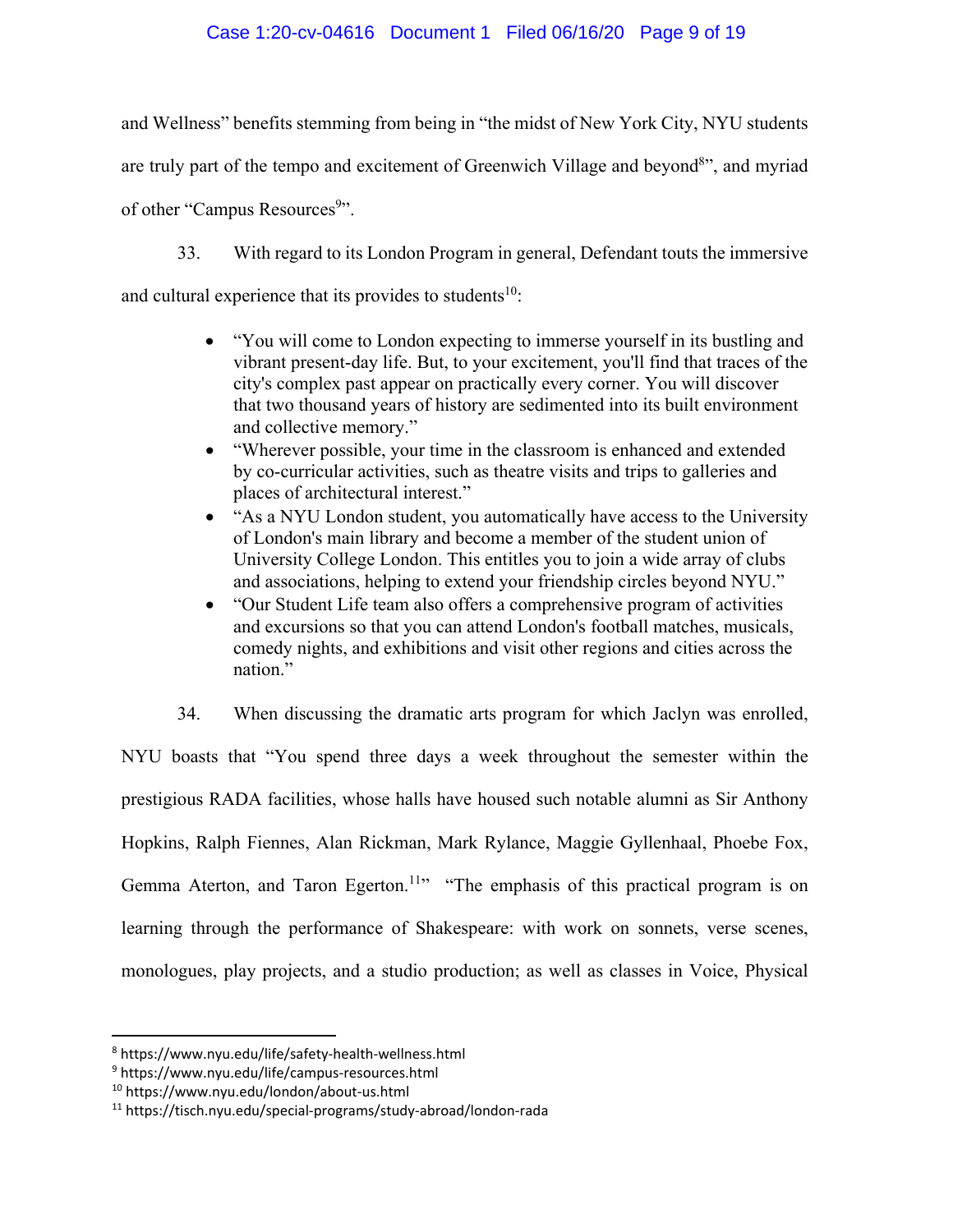### Case 1:20-cv-04616 Document 1 Filed 06/16/20 Page 10 of 19

Performance, Speech, Song, Dance, Clown and Armed Combat.<sup>12</sup> "The combat training you receive at RADA will provide you with a three-year certification from the British Academy of Stage and Screen Combat.<sup>13</sup>"

35. The online learning options being offered to NYU students are subpar in practically every aspect, from the lack of facilities, materials, and access to faculty. Students have been deprived of the opportunity for collaborative learning and in-person dialogue, feedback, and critique. This is particularly true for students like Jaclyn focusing on dramatic arts because she cannot undertake required performances or partake of the facilities necessary to perform.

36. The remote learning options are not equivalent to the in-person education putative class members contracted and paid for. The remote education being provided is not even remotely worth the amount charged class members for Spring Semester 2020 tuition. The tuition and fees for in-person instruction at NYU are higher than tuition and fees for other online institutions because such costs cover not just the academic instruction, but encompass an entirely different experience.

37. Through this lawsuit Plaintiffs seek, for herself and Class members, Defendant's disgorgement of the pro-rated portion of tuition and fees, proportionate to the amount of time that remained in the Spring Semester 2020 when classes moved online and campus services ceased being provided. Plaintiffs seek return of these amounts, as well as amounts paid by any student enrolled to participate in in-person and on campus credits or units, on behalf of herself and the Class as defined below.

38. While NYU has adjusted student accounts with prorated credits for room and

 $12$  Id.  $13$  Id.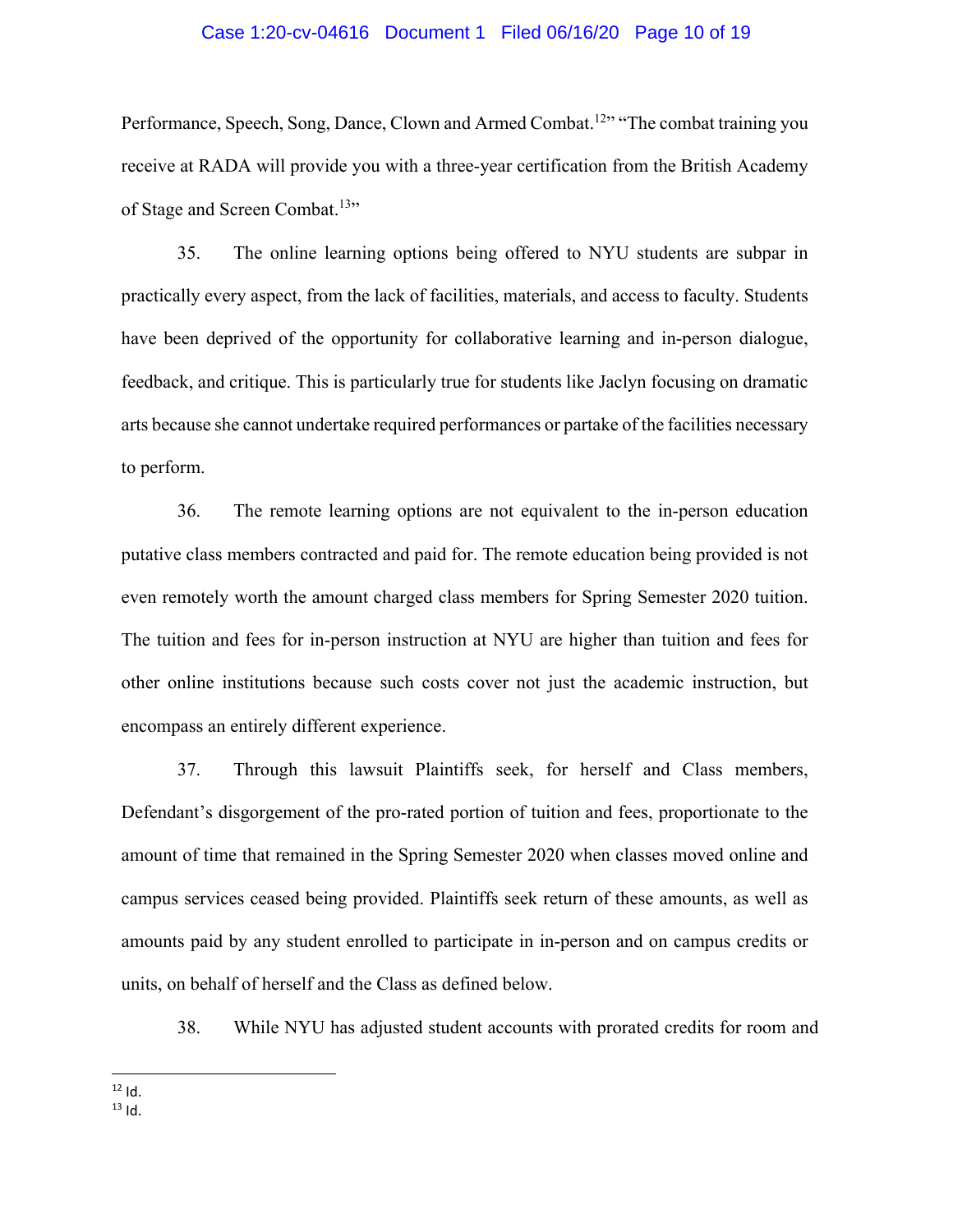## Case 1:20-cv-04616 Document 1 Filed 06/16/20 Page 11 of 19

board based on the date students move out, Defendant has refused to give a prorated refund for fees paid for student services students cannot use because those services were curtailed, eliminated, or because the student followed the university's instruction to leave the campus andreturn home.

39. Defendant has also refused to provide any tuition adjustments, despite the significant changes Defendant implemented to student life, learning, and programs.

40. In a list of FAQ's, Defendant advises that tuition will not be refunded or discounted because "classes continue to be conducted remotely<sup>14</sup>."

41. Defendant's decision to not issue refunds or discounts for tuition paid despite its failure to provide Plaintiffs and the putative class with the benefit of their bargain, is unacceptable and improper.

# **CLASS ACTION ALLEGATIONS**

42. Plaintiffs sue under Rule 23(a), (b)(2), and Rule 23(b)(3) of the Federal Rules

of Civil Procedure, on behalf of themselves and a Class defined as follows:

## **NYU Class**

All persons enrolled at Defendant for the Spring 2020 term who paid Defendant, in whole or in part, tuition, fees, and/or room and board for in-person instruction and use of campus facilities, but were denied use of and/or access to in-person instruction and/or campus facilities by Defendant.

## **NYU Tisch Subclass**

All persons enrolled at Defendant and Defendant's Tisch School of the Arts for the Spring 2020 term who paid Defendant, in whole or in part, tuition, fees, and/or room and board for in-person instruction and use of campus facilities, but were denied use of and/or access to in-person instruction and/or campus facilities by

<sup>14</sup> https://www.nyu.edu/life/safety‐health‐wellness/coronavirus‐information/information‐for‐students.html#finop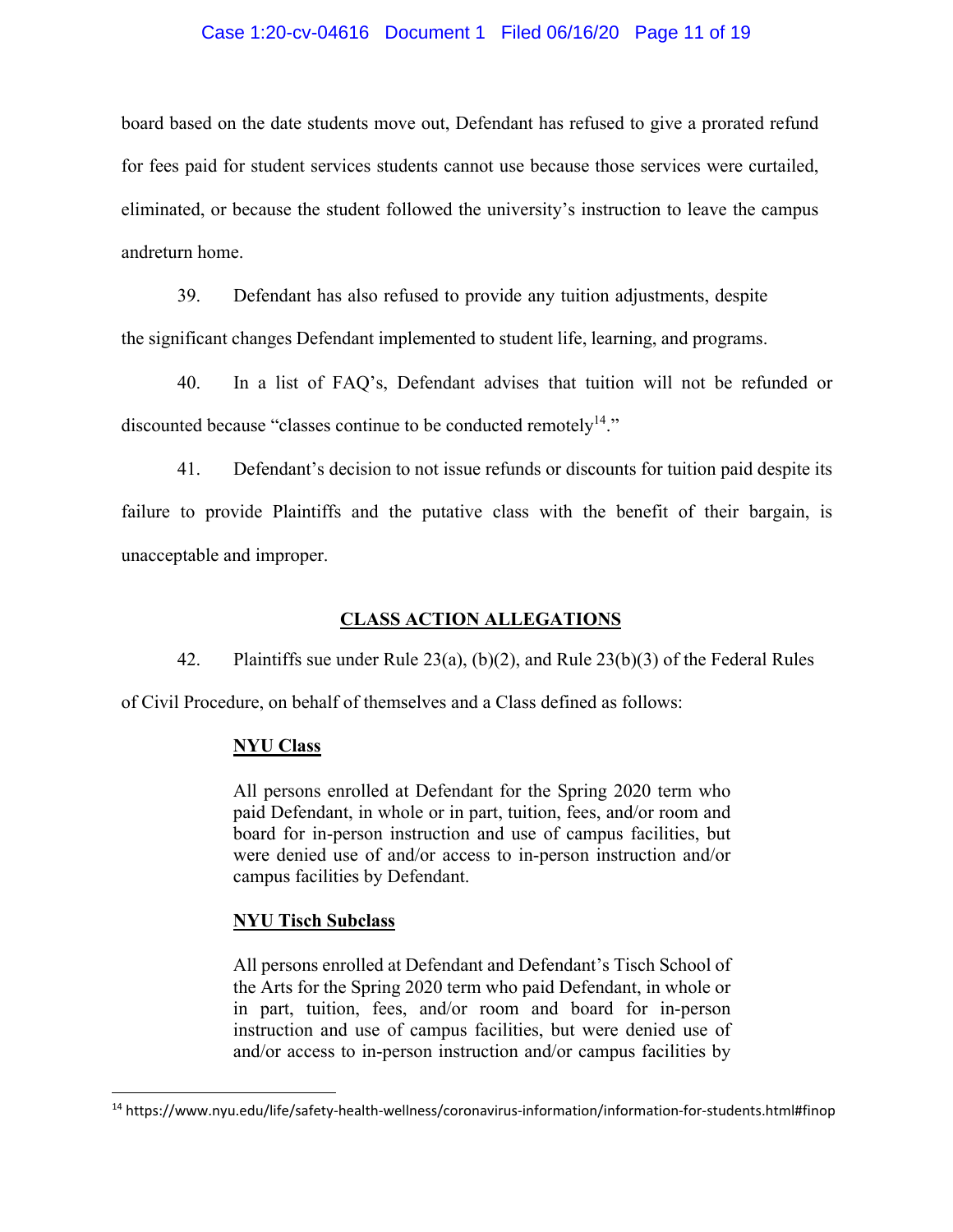Defendant.

# **NYU Study Abroad Subclass**

All persons enrolled at Defendant and Defendant's "Studying Abroad"<sup>15</sup> programs for the Spring 2020 term who paid Defendant, in whole or in part, tuition, fees, and/or room and board for inperson instruction and use of campus facilities, but were denied use of and/or access to in-person instruction and/or campus facilities by Defendant.

Excluded from the Class is Defendant, any entity in which Defendant has a controlling interest, and Defendant's legal representatives, predecessors, successors, assigns, and employees. Further excluded from the Class is this Court and its employees. Plaintiffs reserve the right to modify or amend the Class definition including through the creation of sub-classes if necessary, as appropriate, during this litigation.

43. The definition of the Class is unambiguous. Plaintiff Jaclyn Romankow is a member of the Class and subclasses she seeks to represent. Class Members can be notified of the class action through contact information and/or address lists maintained in the usual course of business by Defendant.

44. Per Rule 23(a)(1), Class Members are so numerous and geographically dispersed that their individual joinder of all Class Members is impracticable. The precise number of Class members is unknown to Plaintiffs but may be ascertained from Defendant's records. However, given the thousands of students enrolled at Defendant in a given year, that number greatly exceeds the number to make joinder possible. Class Members may be notified of the pendency of this action by recognized, Court-approved notice dissemination methods, which may include U.S. Mail, electronic mail, Internet postings, and/or published notice.

<sup>15</sup> https://www.nyu.edu/academics/studying‐abroad.html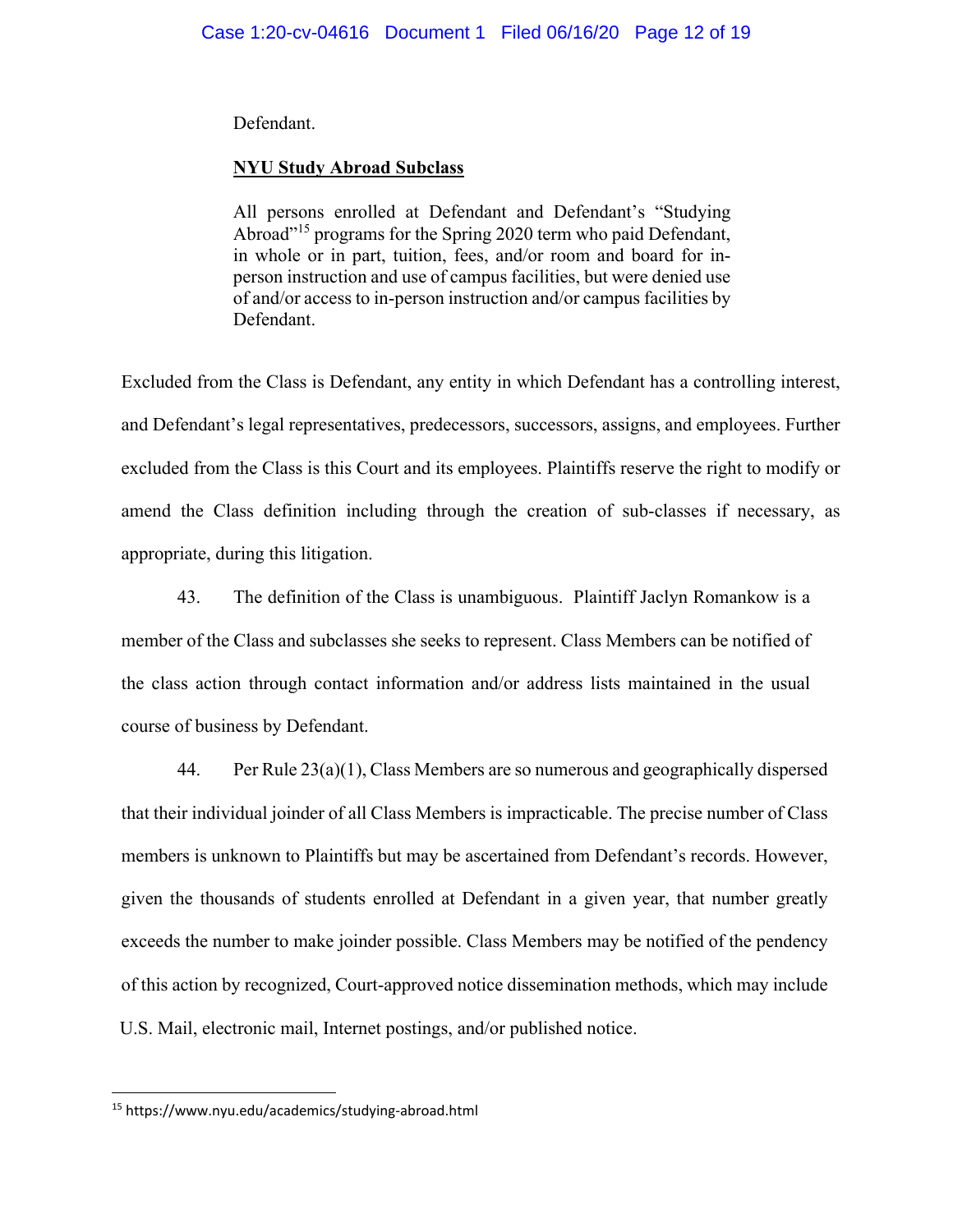### Case 1:20-cv-04616 Document 1 Filed 06/16/20 Page 13 of 19

45. Defendant has acted or refused to act on grounds generally applicable to Plaintiffs and the Class Members, making appropriate final injunctive relief and declaratory relief regarding the Class under Rule 23(b)(2).

46. Consistent with Rule 23(a)(2), Defendant engaged in a common course of conduct giving rise to the legal rights sought to be enforced by the Class Members. Similar or identical legal violations are involved. Individual questions pale by comparison to the numerous common questions that predominate. The injuries sustained by the Class Members flow, in each instance, from a common nucleus of operative facts—Defendant's campus closure and student evictions, its complete transition to online classes, and Defendant's refusal to fully refund tuition, fees, and/or room and board.

47. Additionally, common questions of law and fact predominate over the questions affecting only individual Class Members under Rule 23(a)(2) and Rule 23(b)(3). Some of the common legal and factual questions include:

- a. Whether Defendant engaged in the conduct alleged;
- b. Whether Defendant has a policy and/or procedure of denying refunds, in whole or in part, to Plaintiffs and the Class Members;
- c. Whether Defendant breached identical contracts with Plaintiffs and the Class Members;
- d. Whether Defendant violated the common law of unjust enrichment;
- e. Whether Defendant converted Plaintiffs and the Class Members refunds and/or rights to refunds; and
- f. The nature and extent of damages and other remedies to which the conduct of Defendant entitles the Class Members.

48. The Class Members have been damaged by Defendant through its practice of denying refunds to Class Members.

49. Plaintiffs' claims are typical of the claims of the other Class Members under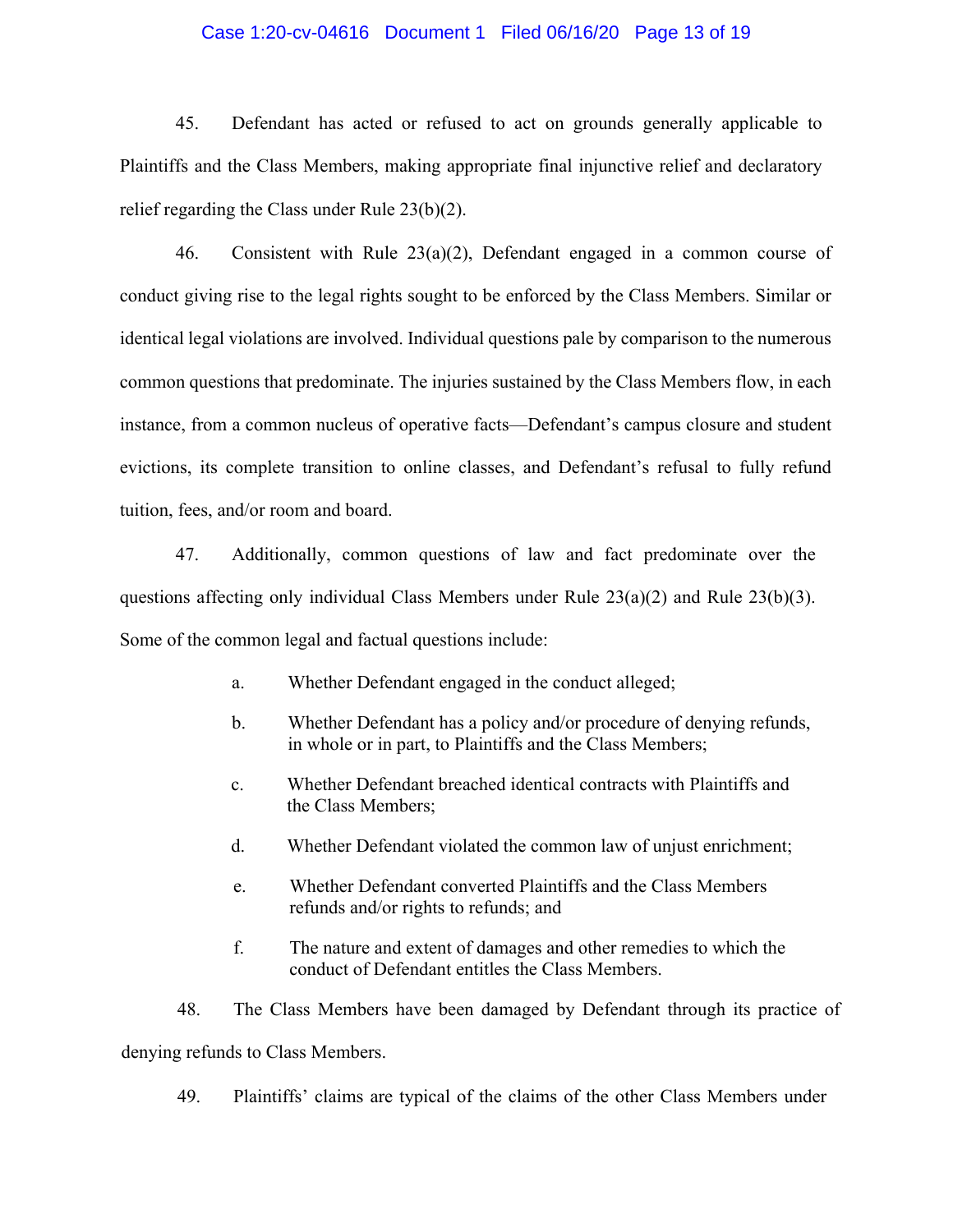### Case 1:20-cv-04616 Document 1 Filed 06/16/20 Page 14 of 19

Rule 23(a)(3). Plaintiff Jaclyn Romankow is a student enrolled at Defendant in the Spring 2020 term. Like other Class Members, Plaintiff Jaclyn Romankow was instructed to leave Defendant's campus, forced to take online classes, and has been completely or partially denied a refund for tuition, fees, and/or room and board.

50. Plaintiffs and Plaintiffs' counsel will fairly and adequately protect the interests of the Class as required by Rule  $23(a)(4)$ . Plaintiffs are familiar with the basic facts that form the bases of the Class Members' claims. Plaintiffs' interests do not conflict with the interests of the other Class Members he seeks to represent. Plaintiffs have retained counsel competent and experienced in class action litigation and intends to prosecute this action vigorously. Plaintiffs' counsel has successfully prosecuted complex class actions, including consumer protection class actions. Plaintiffs and Plaintiffs' counsel will fairly and adequately protect the interests of the Class Members.

51. The class action device is superior to other available means for the fair and efficient adjudication of the claims of Plaintiffs and the Class Members under Rule 23(b)(3). The relief sought per individual members of the Class is small given the burden and expense of individual prosecution of the potentially extensive litigation necessitated by the conduct of Defendant. It would be virtually impossible for the Class Members to seek redress individually. Even if the Class Members themselves could afford such individual litigation, the court system could not.

52. In addition under Rule 23(b)(3)(A), individual litigation of the legal and factual issues raised by the conduct of Defendant would increase delay and expense to all parties and to the court system. The class action device presents far fewer management difficulties and provides the benefits of a single, uniform adjudication, economies of scale, and comprehensive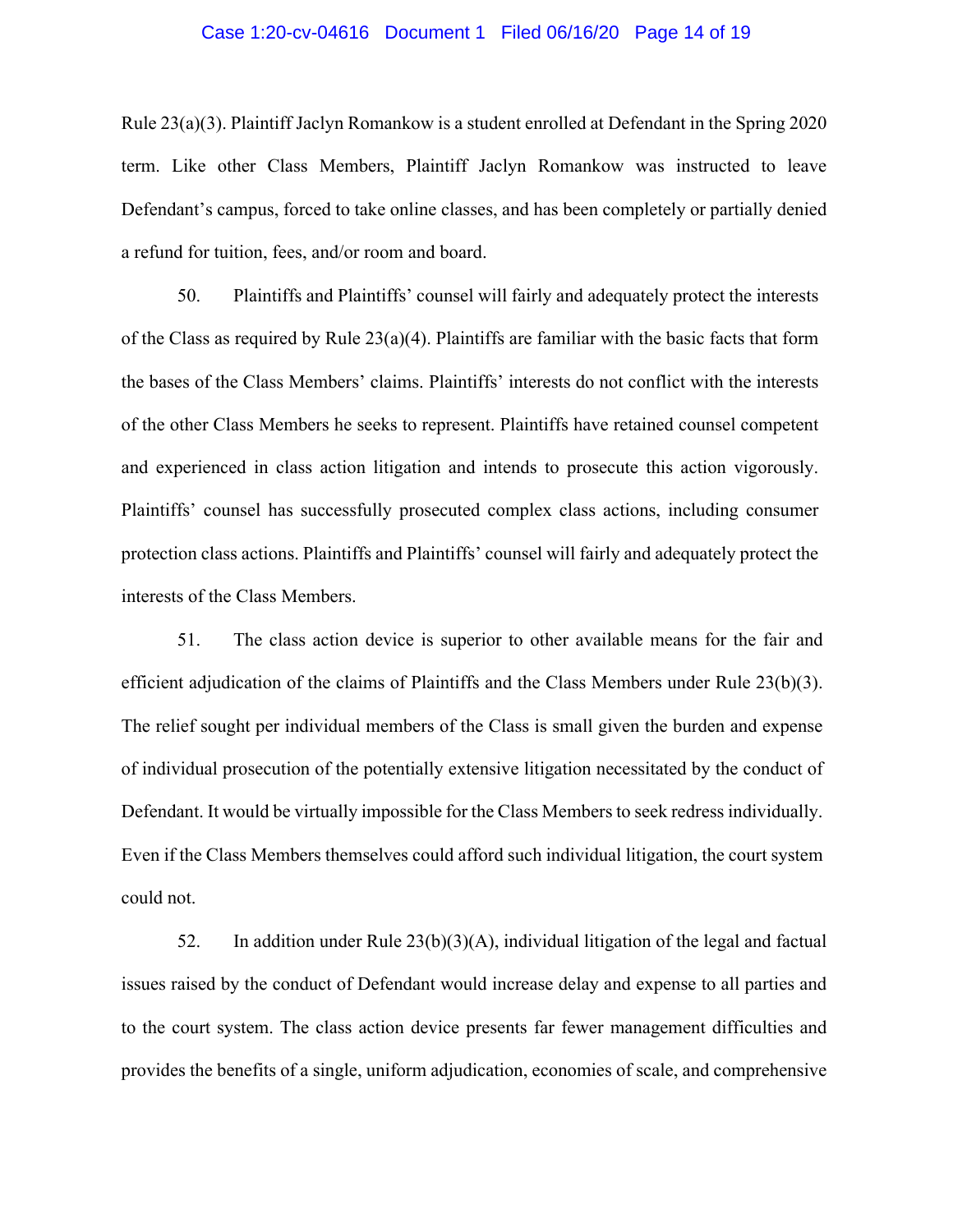supervision by a single court.

53. Under Rule  $23(b)(3)(C)$ , it is desirable to concentrate the litigation of the claims of Plaintiffs and the Class Members in this forum given that Defendant is located within this judicial district and discovery of relevant evidence will occur within this district.

54. Given the similar nature of the Class Members' claims and the absence of material differences in the state statutes and common laws upon which the Class Members' claims are based, a nationwide Class will be easily managed by the Court and the parties per Rule 23(b)(3)(D).

### **CAUSES OF ACTION**

#### **COUNT I**

## **BREACH OF CONTRACT**

55. Plaintiffs restate and re-allege, and incorporate herein by reference, the preceding paragraphs as if fully set forth herein.

56. Plaintiffs and the Class Members entered into identical, binding contracts with Defendant.

57. Under their contracts with Defendant, Plaintiffs and the members of the Class paid Defendant tuition, fees, and/or room and board charges for Defendant to provide in-person instruction, access to Defendant's facilities, and/or housing services.

58. Plaintiffs and the Class Members have fulfilled all expectations, having paid Defendant for all Spring 2020 term financial assessments.

59. However, Defendant has breached such contracts, failed to provide those services and/or has not otherwise performed as required by the contract between Plaintiffs and the Class Members and Defendant. Defendant has moved all classes to online classes, has restricted or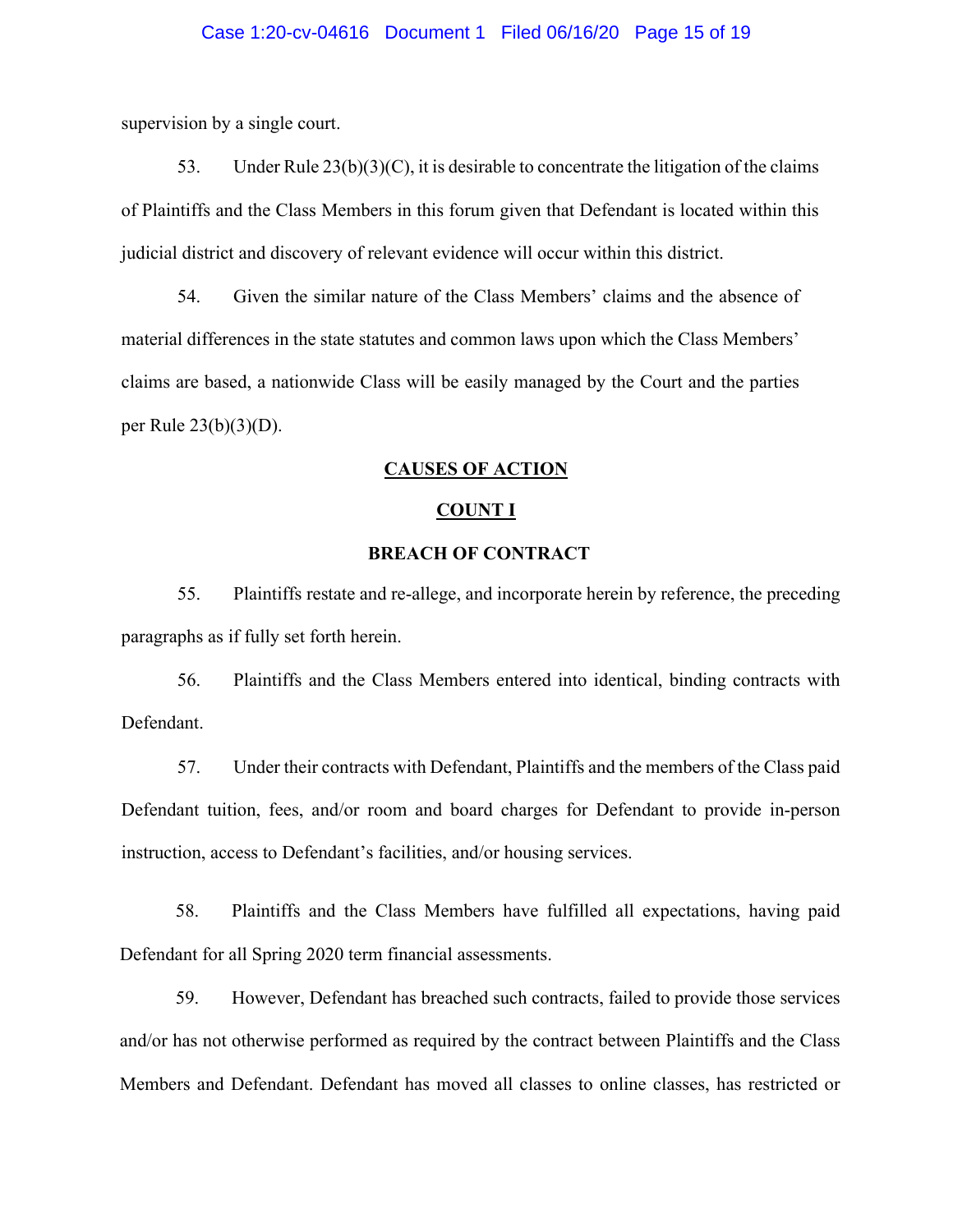### Case 1:20-cv-04616 Document 1 Filed 06/16/20 Page 16 of 19

eliminated Plaintiffs' and the Class Members' ability to access university facilities, and/or has evicted Plaintiffs and the Class Members from campus housing. In doing so, Defendant has and continues to deprive Plaintiffs and the Class Members from the benefit of their bargains with Defendant.

60. Plaintiffs and the Class Members have been damaged as a direct and proximate result of Defendant's breach.

61. Plaintiffs and Class Members are entitled to damages, including but not limited to tuition refunds, fee refunds, and/or room and board refunds.

### **COUNT II**

### **UNJUST ENRICHMENT**

62. Plaintiffs restate and re-allege, and incorporate herein by reference, the preceding paragraphs as if fully set forth herein with the exception of those allegations contained in Count I, which are specifically excluded.

63. At all times relevant hereto, Plaintiffs and the Class Members directly conferred non-gratuitous benefits upon Defendant, *i.e.*, monetary payments for tuition, fees, and/or room and board, so that Plaintiffs and the Class Members could avail themselves of in-person educational opportunities and utilize campus facilities, including campus dormitories.

64. Defendant knowingly accepted the benefits conferred upon it by Plaintiffs and the Class Members.

65. Defendant appreciated or knew of the non-gratuitous benefits conferred upon it by Plaintiffs and Class Members.

66. Defendant accepted or retained the non-gratuitous benefits conferred by Plaintiffs and Class Members, with full knowledge and awareness that, because of Defendant's unjust and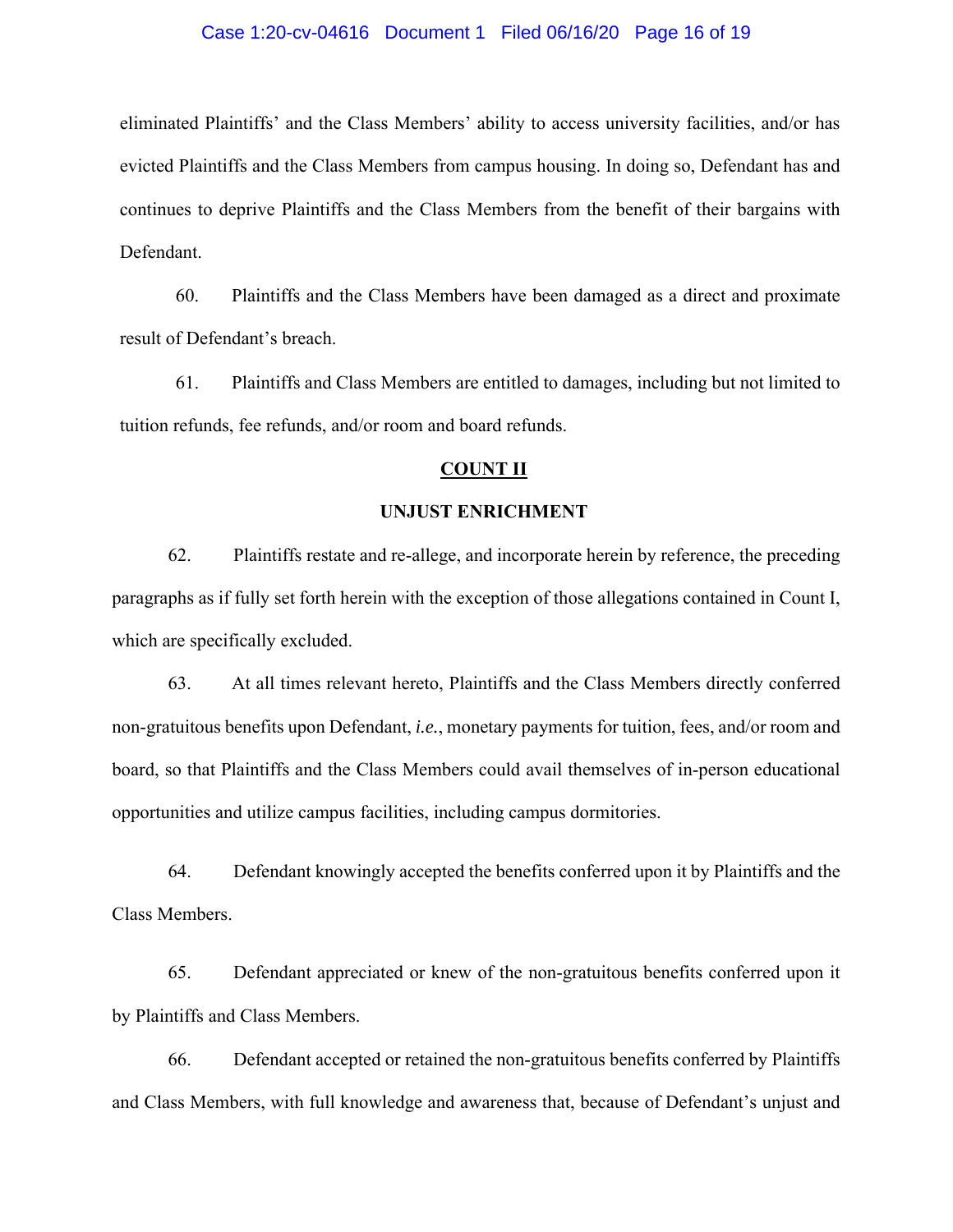### Case 1:20-cv-04616 Document 1 Filed 06/16/20 Page 17 of 19

inequitable actions, Plaintiffs and Class Members are entitled to refunds for tuition, fees, and/or room and board.

67. Retaining the non-gratuitous benefits conferred upon Defendant by Plaintiffs and members of the Class under these circumstances made Defendant's retention of the non- gratuitous benefits unjust and inequitable.

68. Because Defendant's retention of the non-gratuitous benefits conferred by Plaintiffs and Class Members is unjust and inequitable, Plaintiffs and Class Members are entitled to, and seek disgorgement and restitution of, the benefits unjustly retained, whether in whole or in part, including through refunds for tuition, fees, and/or room and board.

## **COUNT III**

## **CONVERSION**

69. Plaintiffs restate and re-allege, and incorporate herein by reference, the preceding paragraphs as if fully set forth herein.

70. Plaintiffs and the other Class Members have an undisputed right to receive educational services, activities, and access Defendant's facilities for the Spring 2020 term. Plaintiffs and the Class Members obtained such rights by paying Defendant tuition, fees, and/or room and board and by otherwise remaining in good standing with Defendant.

71. Defendant wrongfully exercised control over and/or intentionally interfered with the rights of Plaintiffs and Class Members by effectively closing its campus to in-person education and switching to an online-only format, discontinuing paid-for services, and evicting students from campus housing. All the while, Defendant has unlawfully retained the monies Plaintiffs and the Class Members paid Defendant as well as barred Plaintiffs from Defendant's facilities.

72. Defendant deprived Plaintiffs and the other Class Members of the rights and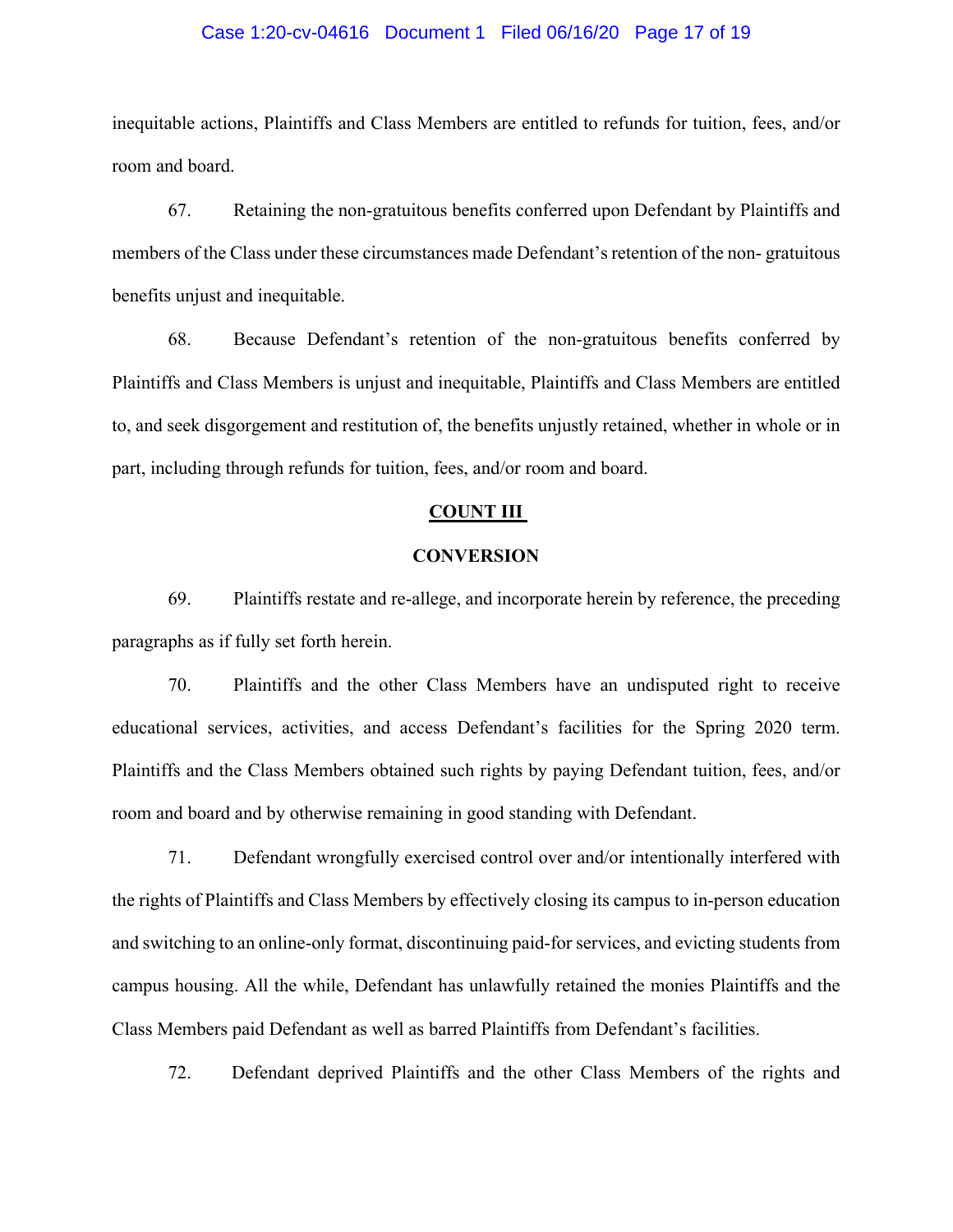#### Case 1:20-cv-04616 Document 1 Filed 06/16/20 Page 18 of 19

benefits for which they paid Defendant tuition, fees, and/or room and board.

73. Plaintiffs and/or Class Members have requested and/or demanded that Defendant issue refunds.

74. Defendant's interference with the rights and services for which Plaintiffs and members of the Class paid damaged Plaintiffs and Class Members, in that they paid for rights, benefits, services, and/or facility access, but Defendant has deprived Plaintiffs and Class Members of their rights, benefits, services, and/or facility access.

### **PRAYER FOR RELIEF**

WHEREFORE, Plaintiffs and Class Members request that the Court enter an order or judgment against Defendant including:

A. Certification of the action as a Class Action under Rules 23(b)(2) and 23(b)(3) of the Federal Rules of Civil Procedure, and appointment of Plaintiffs as Class Representatives and their counsel of record as Class Counsel;

B. Damages in the amount of unrefunded tuition, fees, and/or room and board;

C. Actual damages and all such other relief as provided under the law;

D. Pre-judgment and post-judgment interest on such monetary relief;

E. Other appropriate injunctive relief as permitted by law or equity, including an order enjoining Defendant from retaining refunds for tuition, fees, and/or room and board;

F. The costs of bringing this suit, including reasonable attorney's fees; and

G. All other relief to which Plaintiffs and Class Members may be entitled by law or in equity.

## **JURY DEMAND**